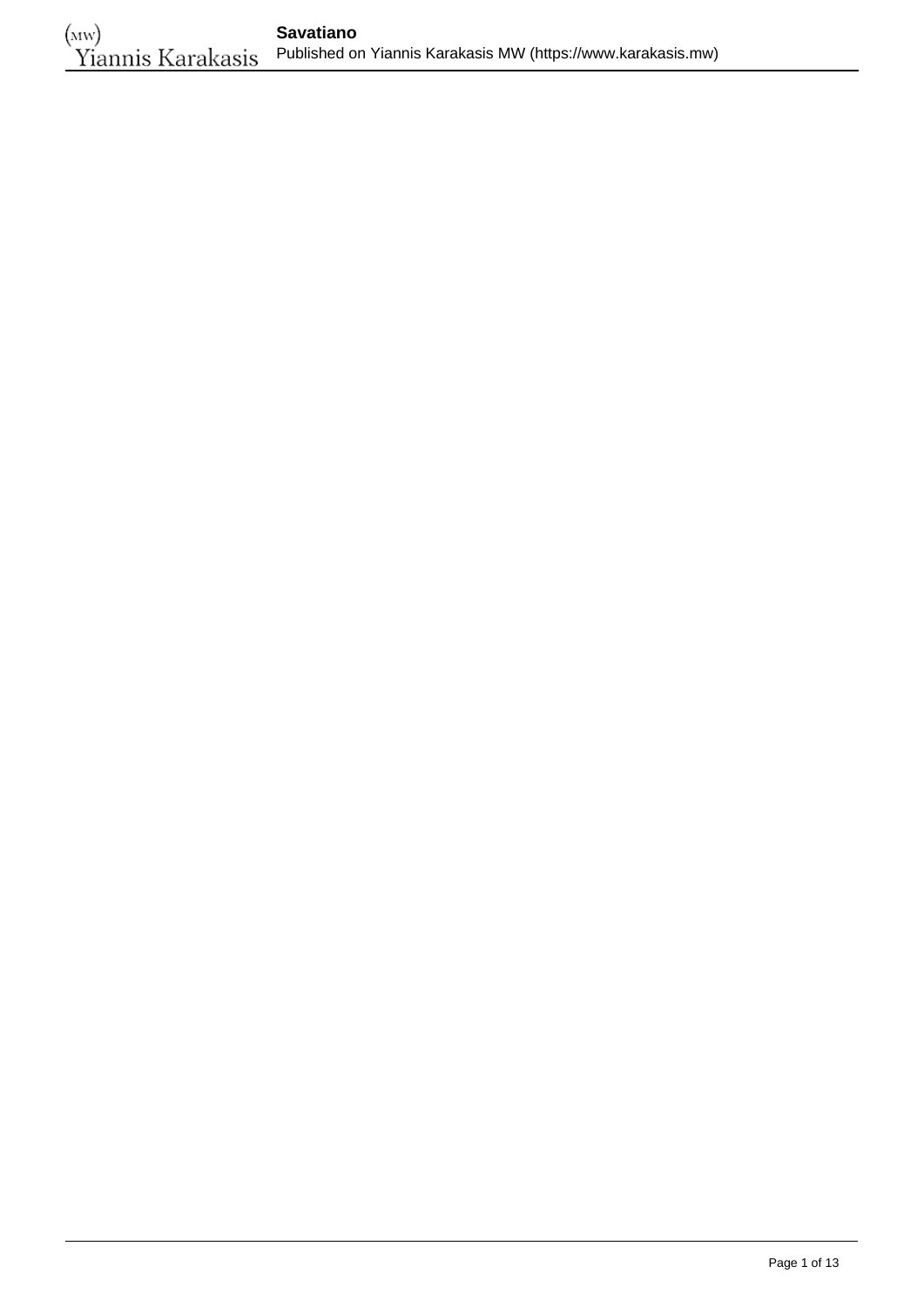

# **Savatiano**

## **?y Yiannis Karakasis MW**

#### **At a glance**

Synonyms: koundoura aspri, sakeiko, savathiano, doubraina aspri, perahoritiko, stamatiano

Attica (Markopoulo, Spata, Stamata, Mesogaia (middle Gaia), Keratea, Pallini, Kantza) is its hometown, but it is also grown extensively in the neighbouring Boeotia. In total, its plantings cover more than a sixth of the Greek vineyard (10,500ha out of a total 63,900). A variety with moderate aromatic intensity, reminiscent of apples, white peach, and even melon when the fruit is riper. Seems to age well, and over time it develops a honey-toasted Hunter Valley Semillon character. Very cleverly oaked or resinated will make the wines remarkably versatile partners to food.

For many decades it has been associated with low-quality [Retsina](https://www.karakasis.mw/controversial-case-retsina) [1]. Still, nowadays, more outstanding care in the vineyard and the winemaking process have assisted the variety to show its character. Consumers are discovering the delicious wines, which come at fantastic prices. Its name is probably its most significant disadvantage. Maybe if we called it Savatianon Blanc (!), it would stand more chance of succeeding commercially.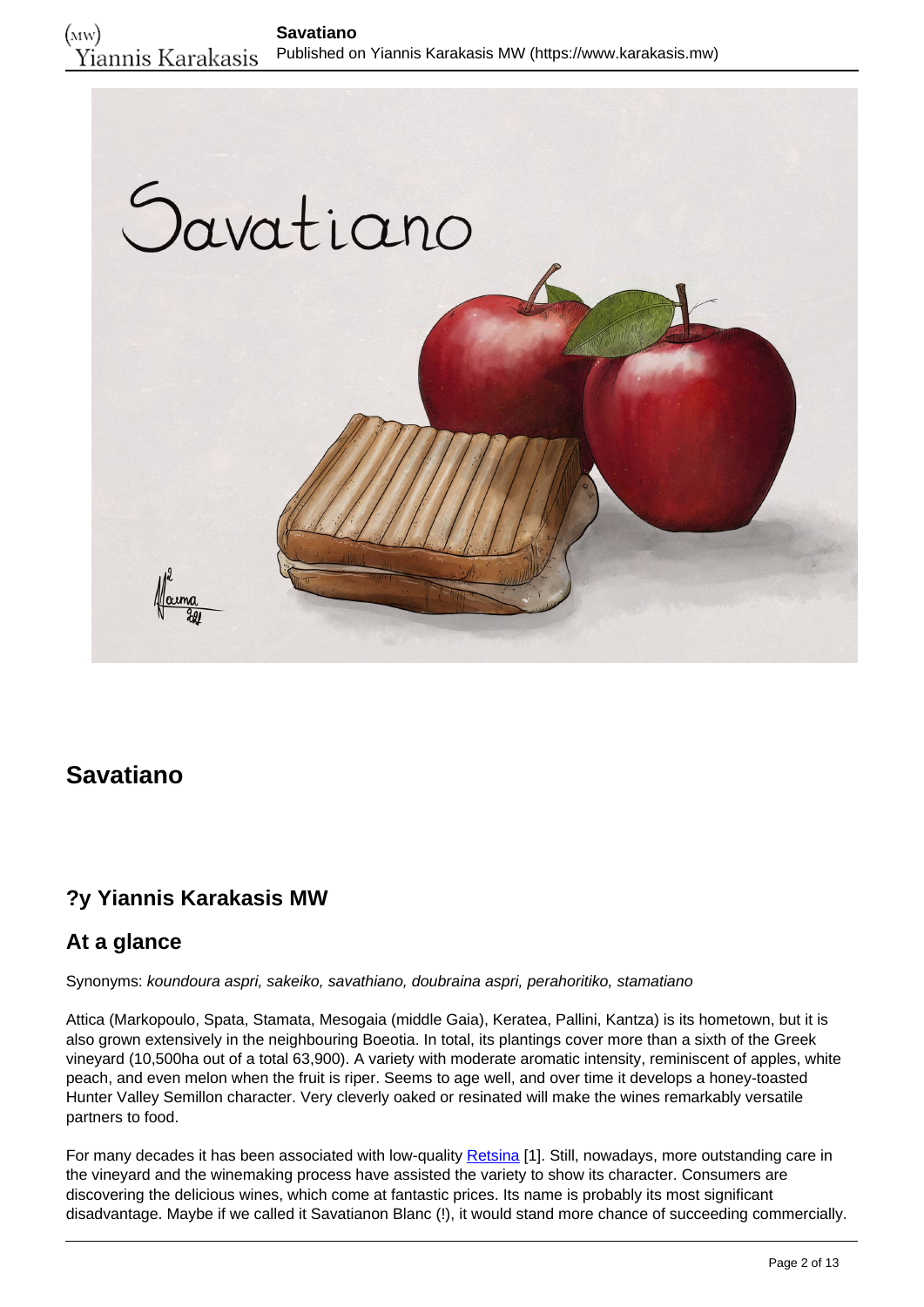Unlike other varieties (e.g. capricious [Xinomavro](https://www.karakasis.mw/greek-varieties/xinomavro) [2]) Savatiano is easy to handle and to acquire the desired style.

# **History**

Its history starts with the Kampas winery and the Marko cooperative, followed by Vassilis Papagiannakos, who believed in the variety at a time when nobody else seemed to. In 1935 Andreas Kampas, the patriarch of Savatiano produced the first Greek wine destined for ageing in Kantza, Attica. Guess the variety! 100% Savatiano from freerun juice. The book "Andreas Kampas, "the Patriarch of the Mesogaia", tells us that the wine was sealed with sealing wax and aged horizontally for eight years before its release; if I hadn't read this information with my own eyes, I would have found it hard to believe.

Around the same time, Marko (an agricultural cooperative founded in 1831 by the residents of Markopoulo) operates its first winery in 1914 and its first bottling plant in 1917. Between 1900-1910 Vassilis Papagiannakos' grandfather bought land and started to work exclusively with vines. "He struck a deal with two taverns in Athens to cover his distribution, but as the business grew, my father slowly took over. He worked in a more organised way and in 1919 he established a better structure. Actually, this we regard as the founding date of our winery" says the producer.

Château Matsa, an emblematic Greek wine, was released in 1982 (following the acquisition of the Kampas company by Boutari Wines) under the supervision of Roxani Matsa. A wine made exclusively of Savatiano in the unbelievable amount of 200,000 bottles. And, as I like to point out, the icing on the cake is that up until 1992 there was a PDO for Savatiano, Kantza PDO, which no longer exists. This all took place almost 40 years ago, because after those times Savatiano went downhill, both in terms of quality and consequent reputation. Any sense of reliability in the wines made of Savatiano was almost lost until a few years ago. Fast forward to 2020 we have a Savatiano comeback even for Boutari and Matsa; the 2019 vintage indicates a complete reversal of fame and interest in the variety.

## **Savatiano up-side-down**

So what has taken place in the last five years?

- More efforts of the producers of Attica to produce wines from low yielding old vines that exceed 50-60 years of age, as the majority of the vineyard was grafted following its destruction by phylloxera (1959-1961). Most of these are dry-farmed and produce yields that do not exceed 35 hl/ha, on rocky or limestone soils which are responsible for wines with more character.
- 
- $\bullet$ The appearance of aged Savatianos by Vassilis Papagiannakos (2008, Ktima 2012), Mylonas (2013), Vassiliou Fume (2011), Markou (Kleftes 1997), Aoton for vintages 2015 and 2017.
- 
- The Gold Medal at the Decanter 2014 Awards for Stamatis Mylonas' vintage 2013; an award that had never been given to Savatiano until that time.
- 
- The appearance and also marketing of a single vineyard Savatiano called Vientzi by Papagiannakos.
- 
- Communication of the variety through the actions of Wines of Athens.

**Vassilis Papagiannakos** has put enormous effort into making it clear that Savatiano can rise to better quality level if treated with respect and if sourced from suitable mesoclimates. He says that "in Attica with low yields, unirrigated bush vines of 50 or 60 years old you can get wonderful results".

# **The Variety**

Not as aromatic as [Malagousia](https://www.karakasis.mw/greek-varieties/malagousia) [3]offering apple and pear aromas along with herbal nuances, according to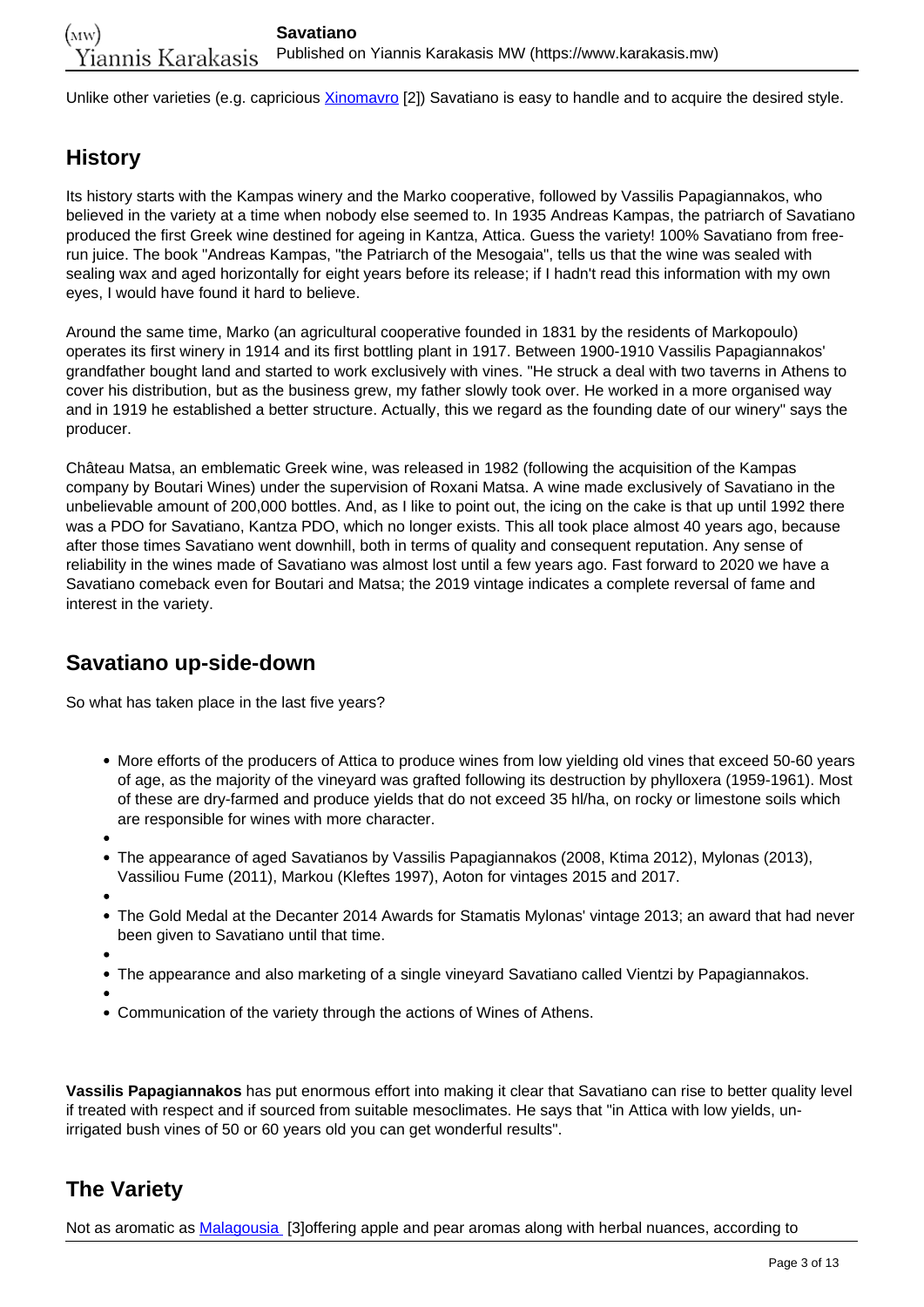producer **Stamatis Mylonas**. Papagiannakos highlights the inherent fruity character of the variety that always shines through, whereas **Dimitris Georgas**, a biodynamic producer from Spata, emphasises the secondary aromas which are very intense. He also underlines the richness of the body Savatiano wines offer. **Sotiris Ginis** from Aoton winery argues that the expression depends on the location of the vines; nevertheless, there is a common thread. "It is not a particularly aromatic variety with elegant notes of lemon blossom, pear, apple, and sometimes jasmine".

A productive variety that, according to Stavrakas ampelography can yield 140 hl/ha (up to 70 hl/ha for dry-farmed vines). Pruning is essential; however, research is lacking concerning vine growing decisions. "Most of our actions are empirical", confesses Ginis. It is typically harvested late August to early September depending on vintage conditions and terroir location. Stavrakas informs us that veraison usually takes place in the first ten days of August and harvest after Sept 10th. Papagiannakos points out that it is the perfect variety for climate change as it is disease resistant to both mildews and climatically adaptable to drought conditions.

## **Terroir**

Despite common belief, Savatiano shows sensitivity to terroir. Ginis highlights that Savatiano matures differently from Pikermi (north of El. Venizelos airport) downwards. Indeed, the final wine depends on individual producer methods, but it can be said that:

**Keratea** in the southern part of Attica, mineral style, an altitude of 180-320m with soils that are clay-gravel over a bedrock of limestone.

**Mesogaia** (Koropi, Markopoulo, Spata) ripe style with lower altitudes up to 100m. Yields usually of 25-35hl/ha. **Stamata** to the north is a very different terroir for Savatiano with a higher altitude (420 meters) compared to Mesogaia and Keratea. There are about 30ha of old Savatiano vines, according to producer **Anna Kokotou**, which mature later due to the colder climate.

**Beyond Attica**: Planted in Boeotia and expressed mainly by Samartzis, Muses Estate and Akrioti winery.

# **Wine Styles**

**Classic fruity** style focusing on primary fruit (stone fruit and tropical fruit), a style championed by Papagiannakos. **Mineral and herbal**, more esoteric and lean a style adopted by Mylonas and Kokotos.

**Creamy** either with lees or oak (few examples with oak as it is has proven to be commercially unpopular). **Skin contact**, seen by Aoton (The must is fermented with the skins, but every day a part is removed; think of it as a partial saignée method.), Nikolou and Mylonas.

**Pet Nat or Sparkling** with interesting examples by Papachristou and Nikolou.

**Vrastos**, a traditional sweet wine that blended Savatiano with Mandilaria used mostly for religious purposes (Holy Communion). By heating the grapes, sugars were concentrated to21?e followed by prolonged fermentation for months or years, according to Ginis. Papagiannakos explains the resulting sweet liquid could be added to a freshfermenting wine, thus attaining 140g/lt residual sugar.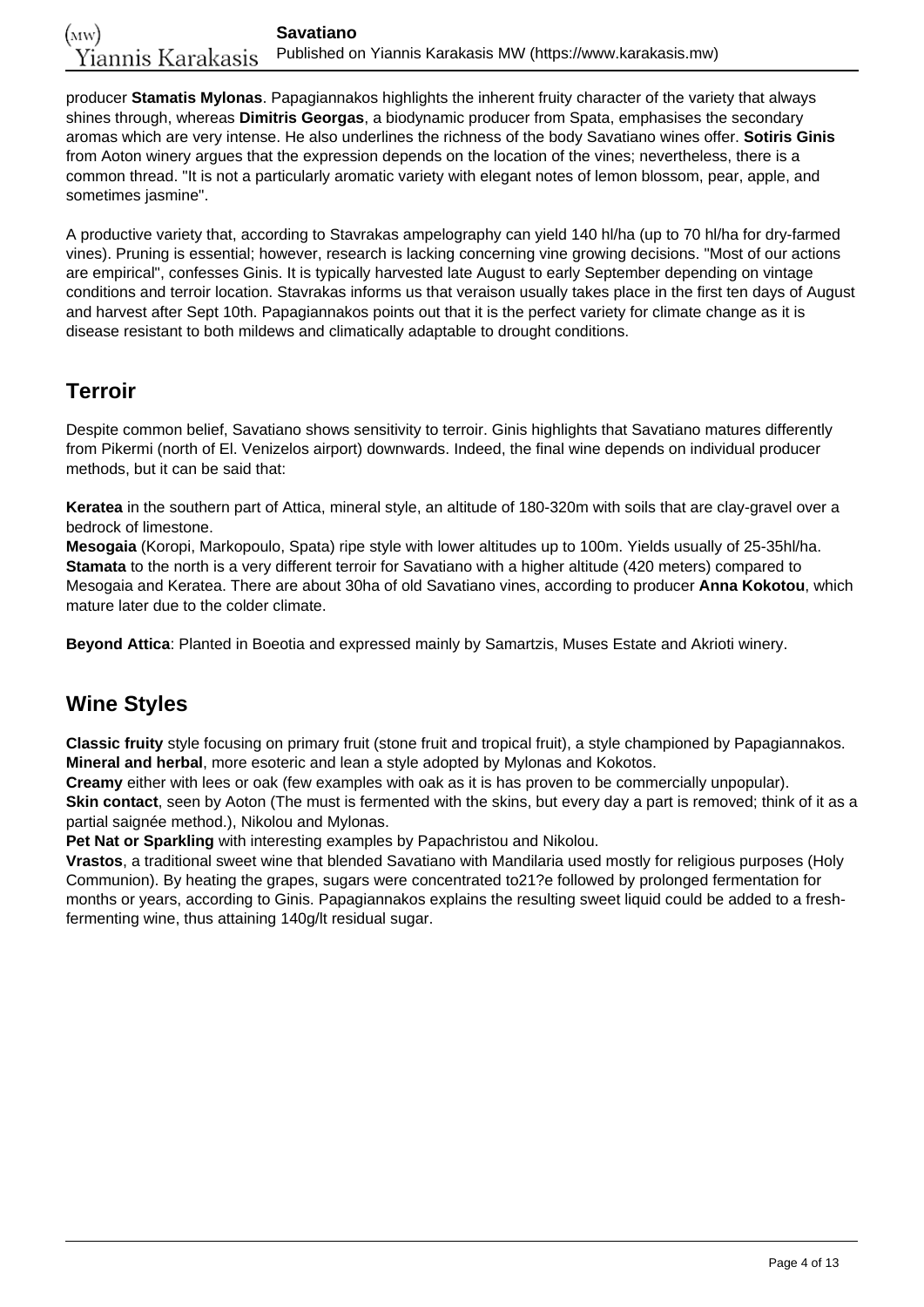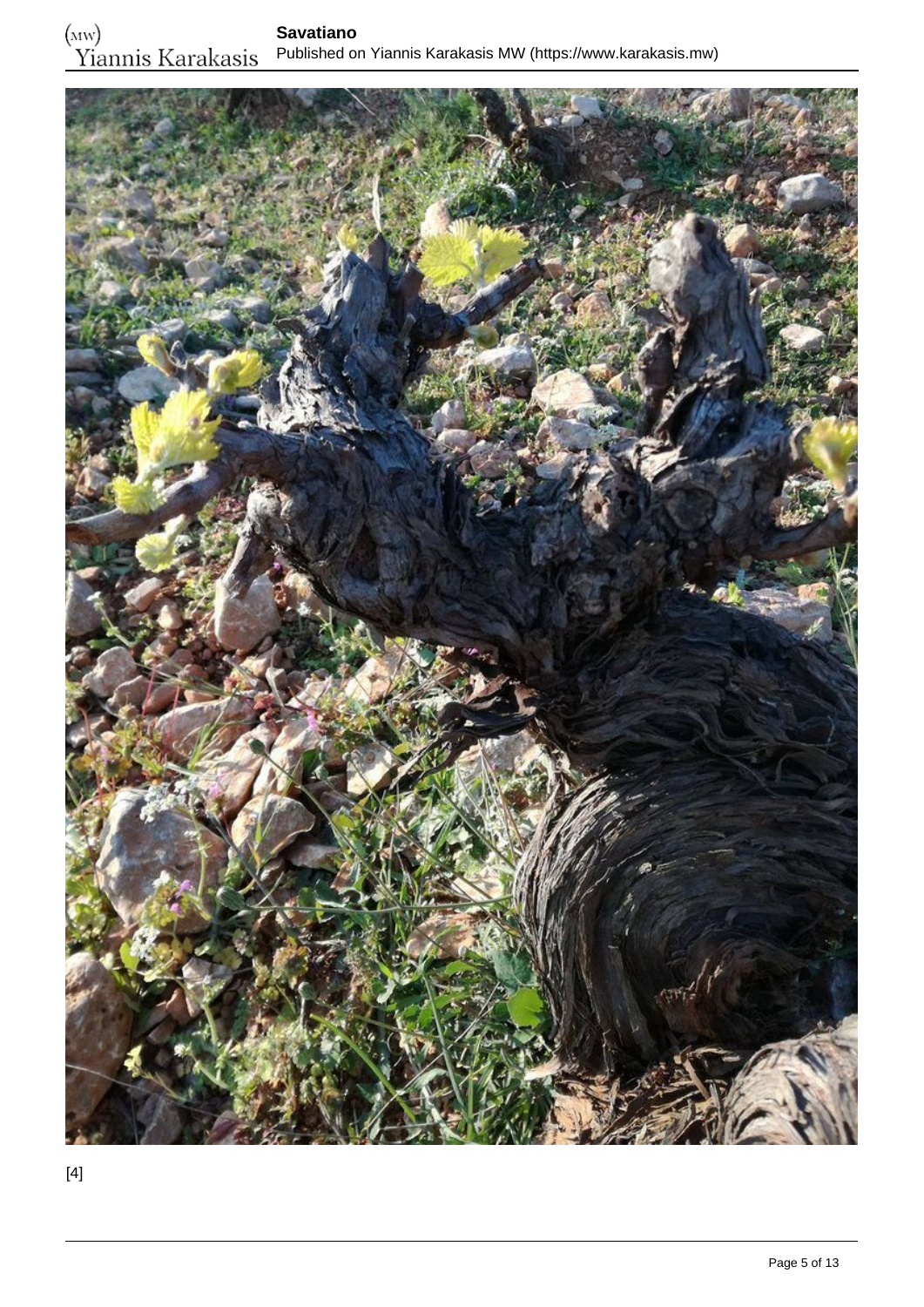## **From the vineyard to the cellar**

As discussed above Savatiano was replanted in Attica in the late '50s following the devastating effect of phylloxera in Greece (initiated in 1898 in Northern Greece). 110R rootstock was favoured, which is drought resistant. Georgas states that Savatiano is an undemanding variety which does not require special care. After many decades it has adapted fully to the specific Attica mesoclimate. Ginis brings forth how sensitive the trunks of old vines are. "They are very fragile and sometimes can be easily damaged", he says.

There is a big discussion about the [power of old vines](https://www.karakasis.mw/evaluating-impact-old-vines) [5], as the vast majority of the Attica vineyard is planted with old vines (>80-90%). Papagiannakos explains that due to urbanisation most growers see grape cultivation as a hobby, so they don't consider replanting. "In our area, it is 25 to 35 hl/ha production. There might be some tiny patches of own-rooted vines still standing", he continues. Despite the power of old vines, this does not necessarily mean that younger vines do not produce quality-driven wines. "Unfortunately, even though old vines possess profound balance, they are counter-productive and if one considers the low prices Savatiano grapes fetch one realises the implications.".

In the cellar, commercial yeasts are used all the less, thus giving wines that are less estery. This is driven by wine experts and in this way the delicate herbal aromas are not overshadowed, says Mylonas. Many examples are acidified to a smaller or higher extent depending on the overall balance and the vintage. Ginis and Mylonas point out that in 2019, a high acid vintage, very few wines needed fine-tuning. Papagiannakos, on the other hand, argues that the variety shows a lot of primary fruit. "I have experimented with various strains of yeasts, and the wine profile is always the same; it focuses on tropical fruit. I find that acidification changes the variety's profile, and therefore I avoid it except for minor fine tunings".

### **What to taste**

Check reviews [here](https://www.karakasis.mw/search/node/savatiano?type=tasting_notes&vintage=) [6].

## **Notable Producers**

Aoton, Frangou, Kokotos, Markou, Matsa(Boutari) Mylonas, Nikolou, Vassiliou, Papagiannakos, Akriotou, Muses Estate, Samartzis

# **Ageing Potential**

Drink the basic wines during the first 1-2 years and cellar those from Attica low yielding, bush - vines for up to 6-8 years. You will be amazed by its nutty Semillon like honeyed character and lovely texture. Papagiannakos suggests that a top example with good quality closure can surpass 15 years, reaching even 20 years!

# **Today and challenges ahead**

Mylonas from Mylonas winery states that the average consumer does not think highly of the variety, whereas wine lovers seem to have taken a liking to it. He argues that Savatiano possesses high commercial dynamics as it can offer wines that are of fantastic value for money. Incomparable to other Greek varieties. Papagiannakos, a pioneer of the variety, confesses, "I am truly hurt by all this negativity I experienced until 2005. With effort and tenacity, we have managed to change things and have proven that Savatiano is a real vin de plaisir, as Roxanne (Matsa) describes it".

The upward trend of Savatiano is confirmed by the fact that it is now found on wine lists in which it would have never been included previously. The new Boutari/Matsa Savatiano has also arrived at the right moment, proving that this is the right time for the variety to seize the opportunity.

A variety adapted to global warming, that is not easily oxidised.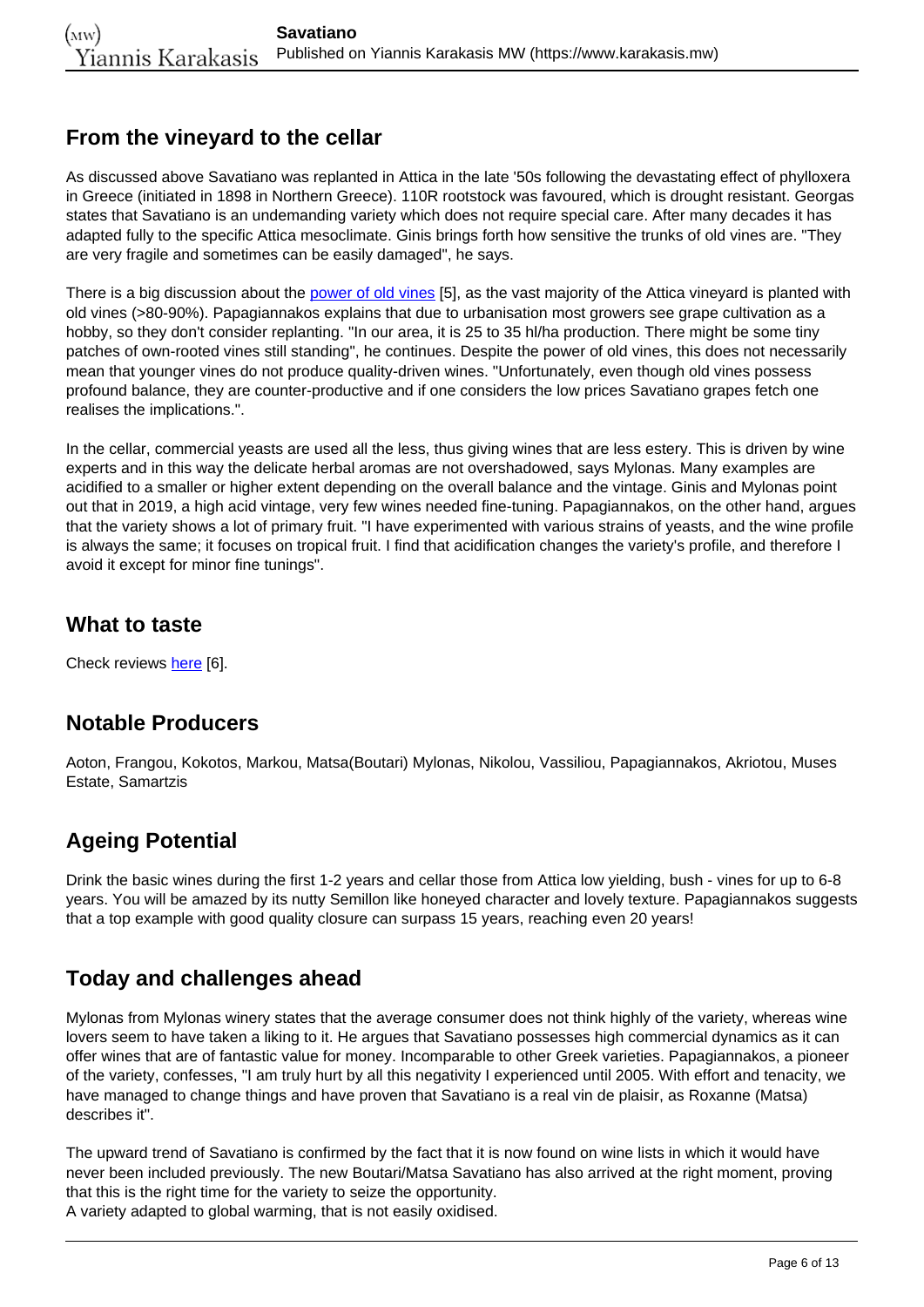Nevertheless, a couple of weak points remain. The first is associated with cheap Retsina, which contributes to the negative image of the variety, despite the existence of increasingly finer examples (the majority of wines were blends of Savatiano and Roditis). There is a lot of work to be done on the promotional level. Secondly, research is needed in the vineyard, a common issue for most Greek varieties. To the best of my knowledge, there are a couple of projects underway with results expected over the next two years. Professor Kotseridis, in charge of research taking place in Boeotia, says "we have noticed that when there is a high level of ripeness >13.5% abv you get a different profile that resembles Assyrtiko from the mainland; exotic and zesty.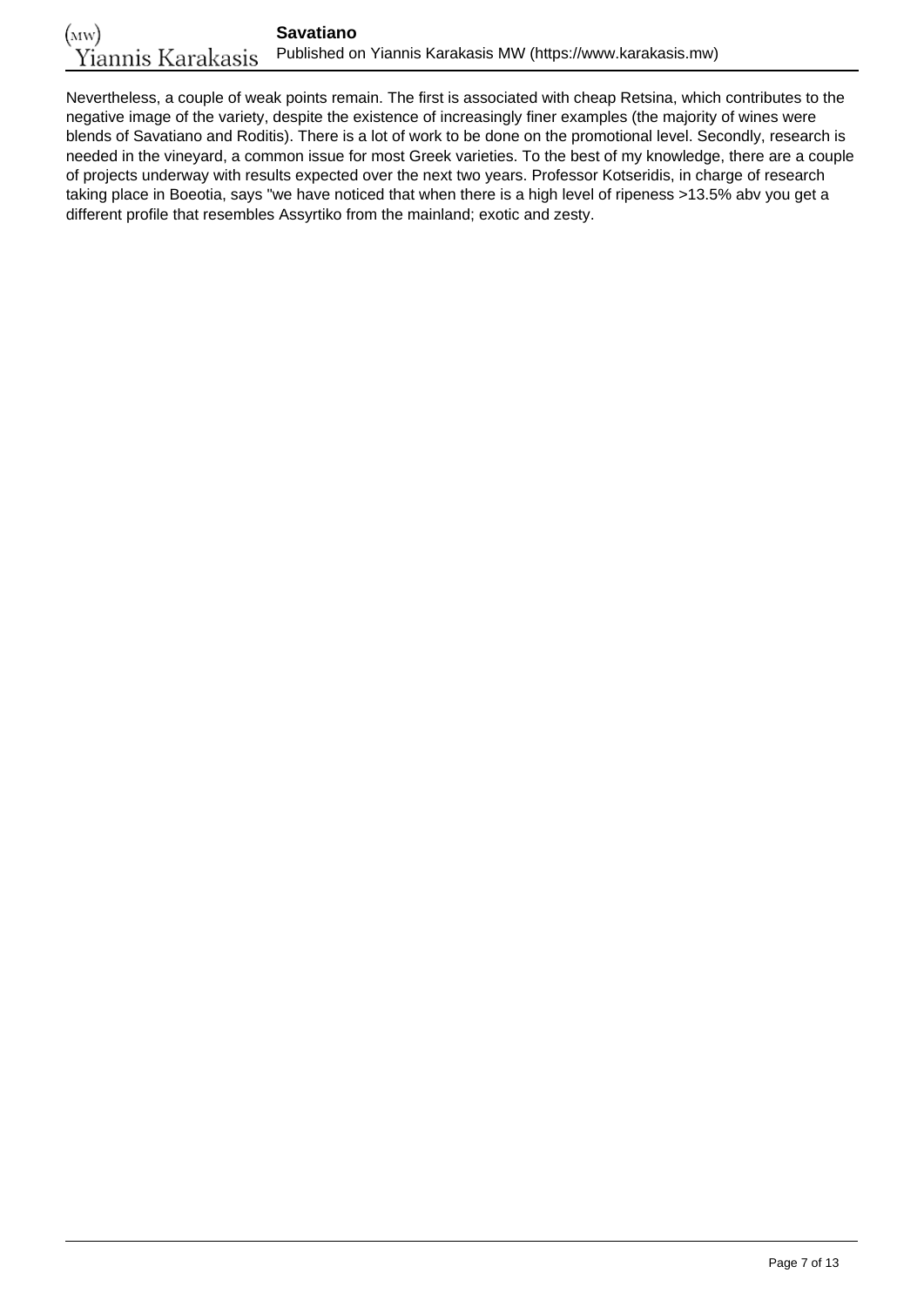

[7]

 [Tweet](https://twitter.com/share) [8] !function(d,s,id){var js,fjs=d.getElementsByTagName(s)[0],p=/^http:/.test(d.location)?'http':'https';if(!d.get ElementById(id)){js=d.createElement(s);js.id=id;js.src=p+'://platform.twitter.com/widgets.js';fjs.parentNode.insertBef ore(js,fjs);}}(document, 'script', 'twitter-wjs'); lang: en\_US

(function() { var po = document.createElement('script'); po.type = 'text/javascript'; po.async = true; po.src = 'https://apis.google.com/js/platform.js'; var s = document.getElementsByTagName('script')[0]; s.parentNode.insertBefore(po, s); })(); [9]  $[10]$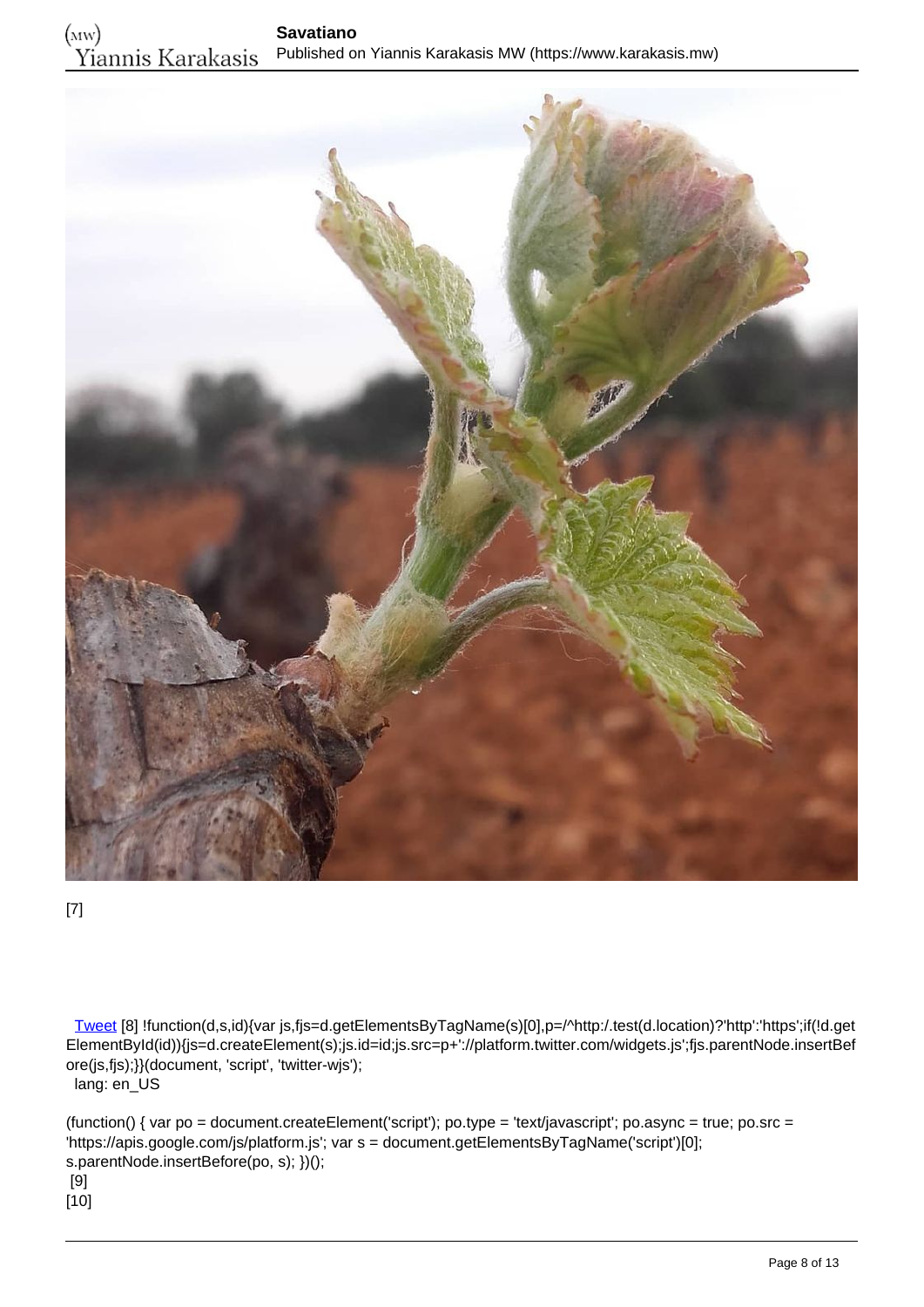## **Enjoyed the read? Don't miss our next article!**

\* indicates required Email Address \* Select language \* □ I accept <u>[terms of use](https://www.karakasis.mw/policy)</u> [11]

Subscribe

(function(\$) {window.fnames = new Array(); window.ftypes = new Array();fnames[0]='EMAIL';ftypes[0]='email';fnam es[1]='FNAME';ftypes[1]='text';fnames[2]='LNAME';ftypes[2]='text';fnames[5]='MMERGE5';ftypes[5]='dropdown';}(j Query));var \$mcj = jQuery.noConflict(true);

 Post your comment Your name Comment \*

[More information about text formats](https://www.karakasis.mw/filter/tips) [12]

#### **Plain text**

- No HTML tags allowed.
- Web page addresses and e-mail addresses turn into links automatically.
- Lines and paragraphs break automatically.

CAPTCHAThis question is for testing whether or not you are a human visitor and to prevent automated spam submissions.

Leave this field blank

Save | Preview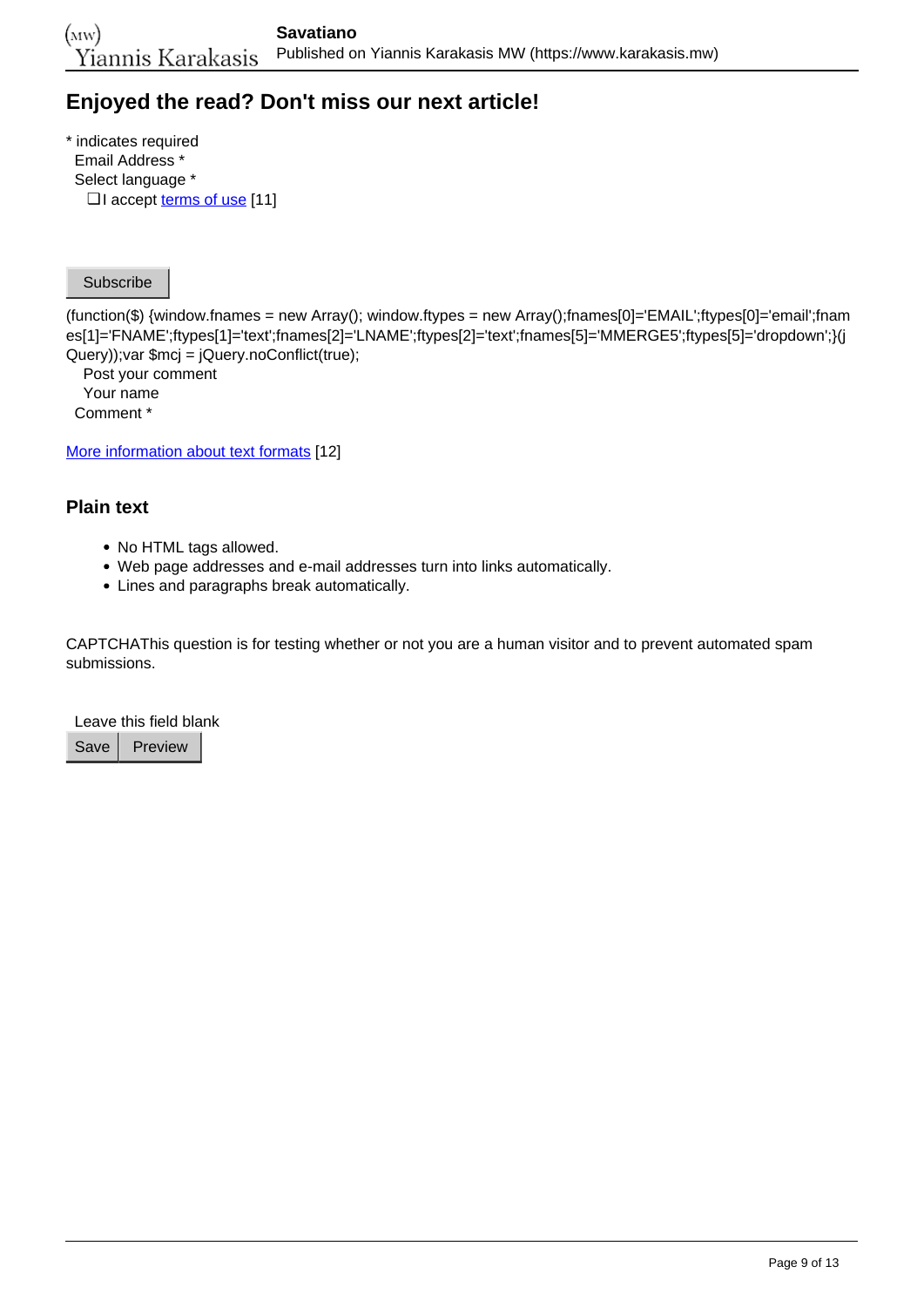

#### [13]

 26 June 2022 [A??? ?????, ????????? ??? wine parings](https://www.karakasis.mw/alex-atala-myrmigkia-kai-wine-parings) [13]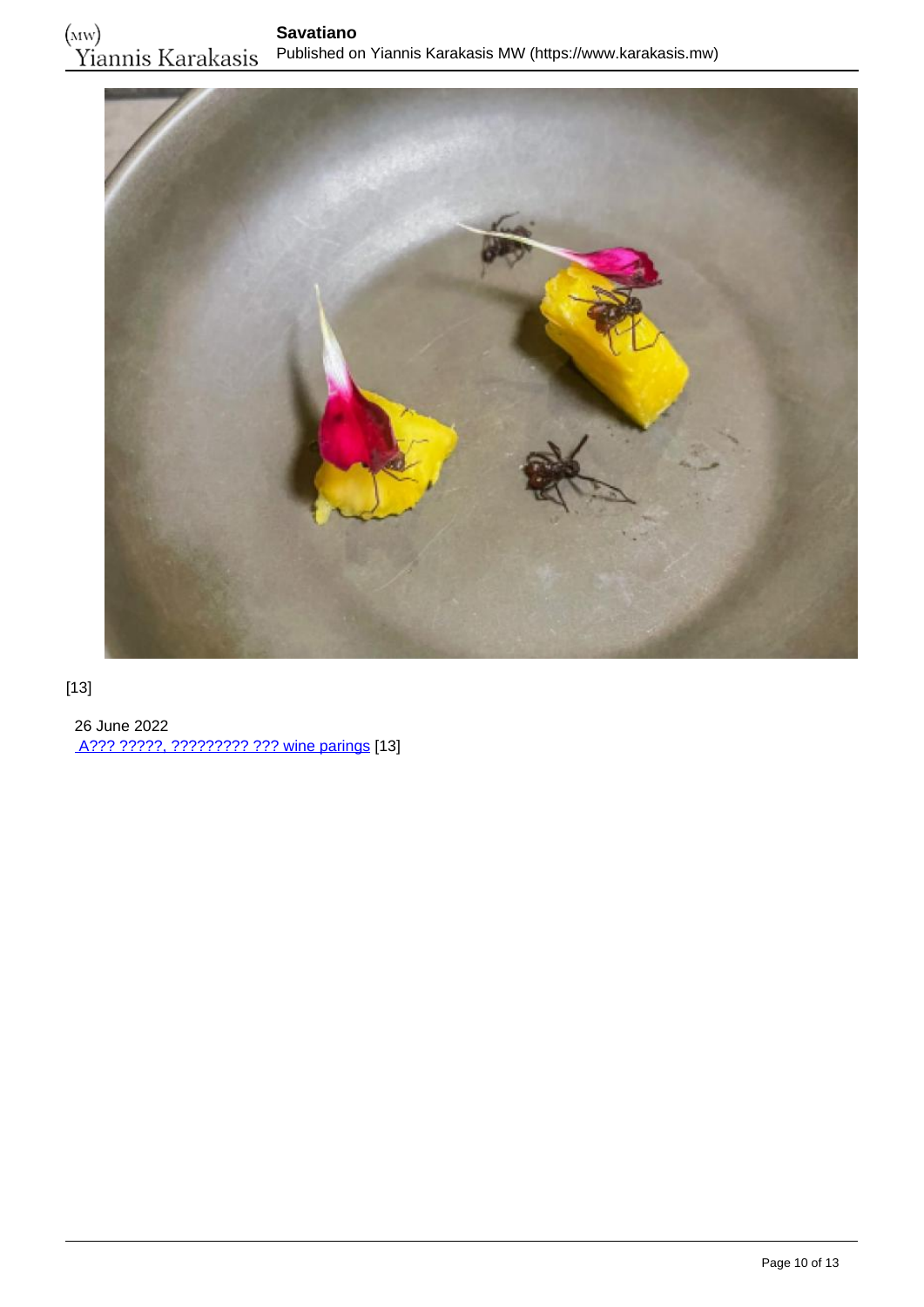

#### [14]

 22 June 2022 [An opportunity for Retsina](https://www.karakasis.mw/opportunity-resinated-wine) [14]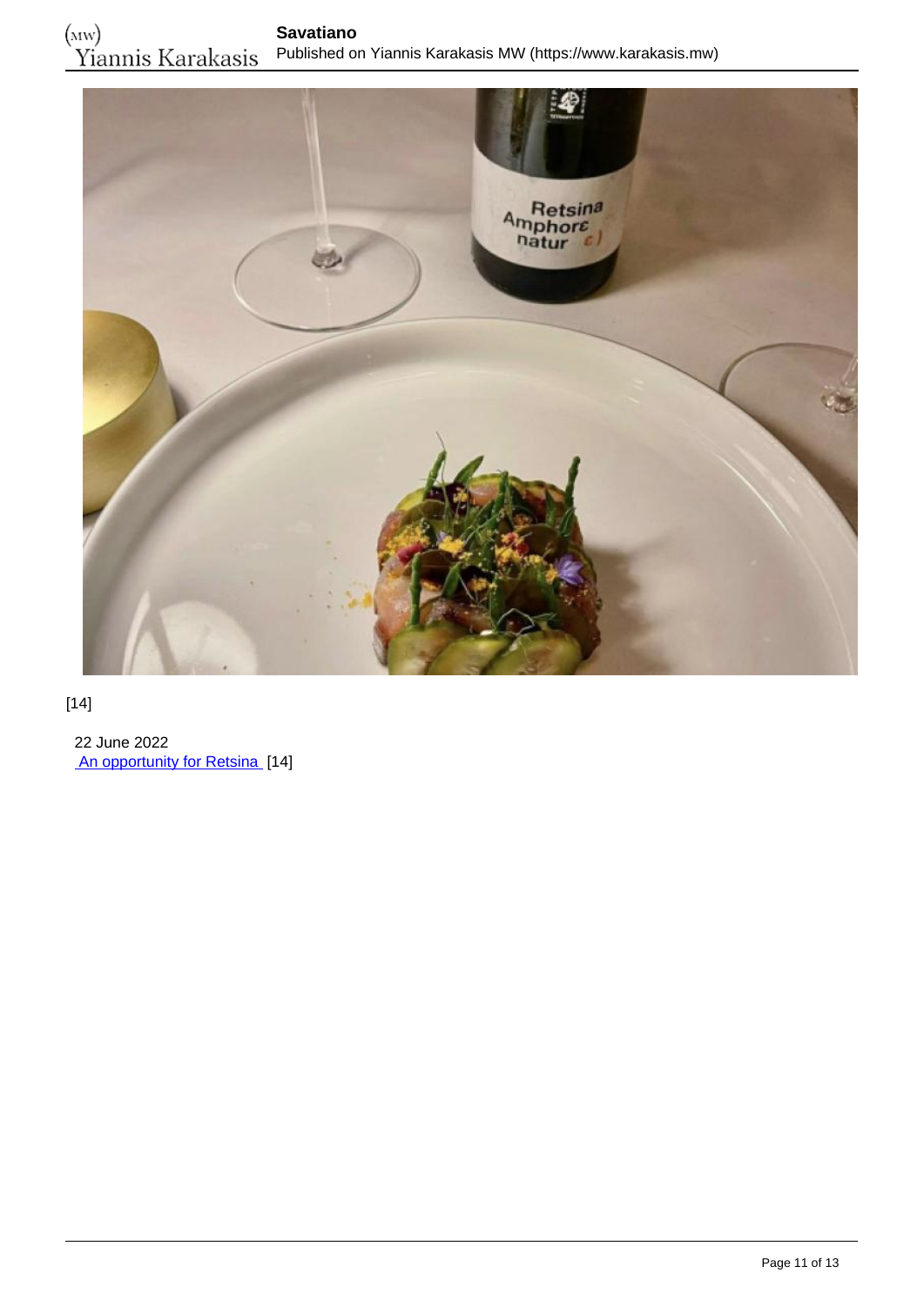

### [15]

 19 June 2022 [???????? ?????????, ? ?????? ??? ??? ?????????](https://www.karakasis.mw/anydroys) [15]